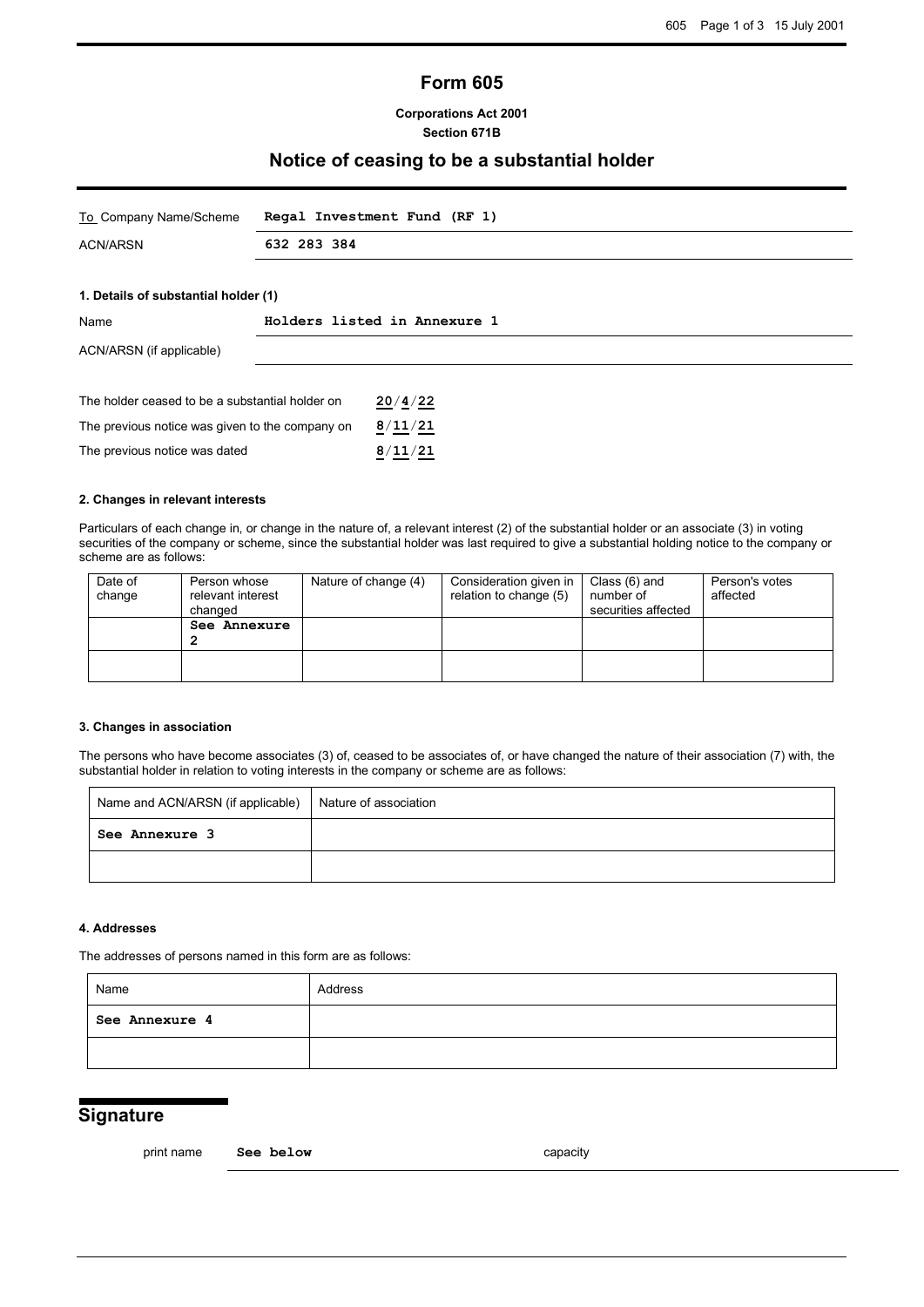**22**/**04**/**2022**



David Gore

P B King

P D King

**sign here** date date

Philip King

Philip King

Andrew King

Andrew King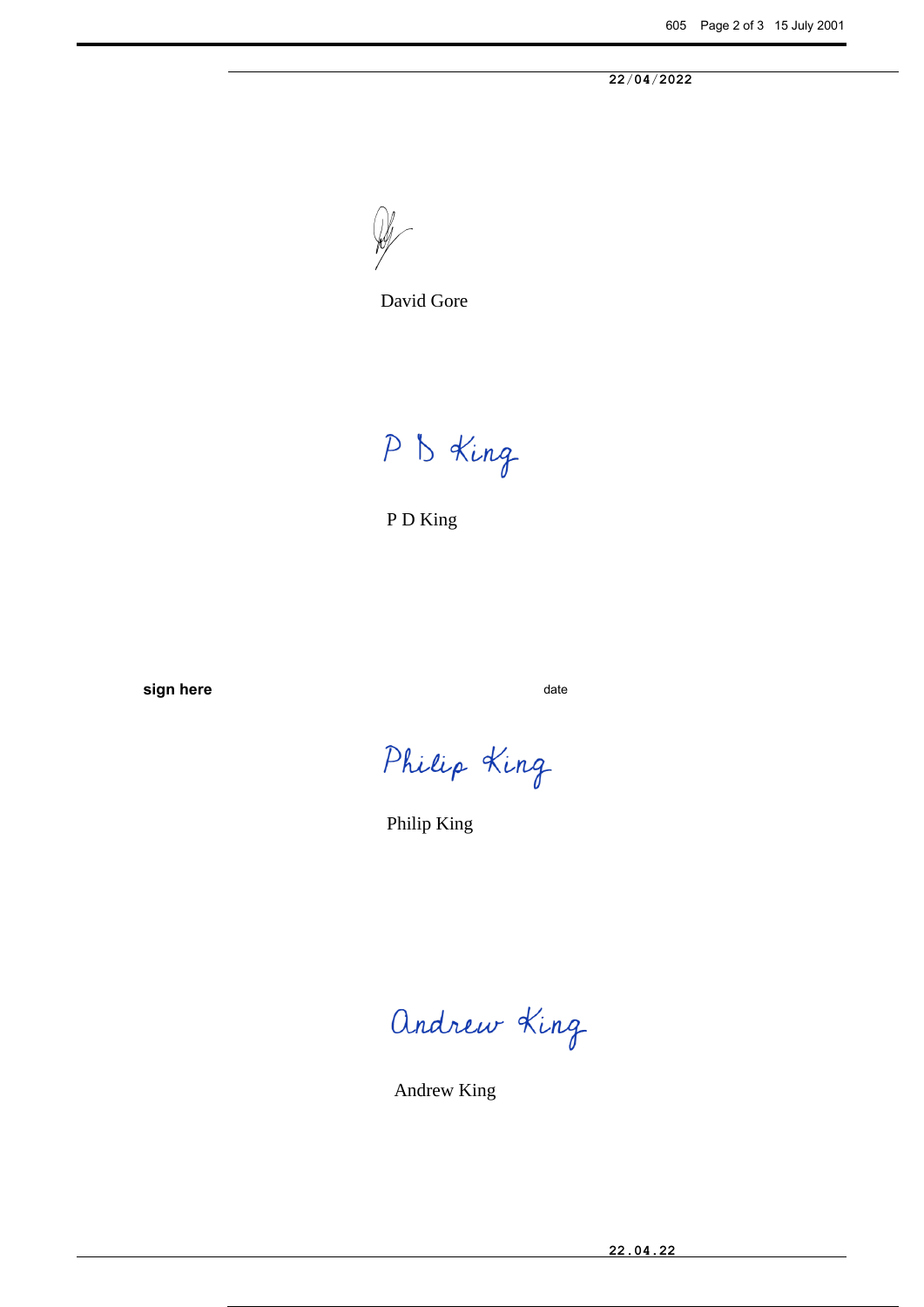#### **DIRECTIONS**

- (1) If there are a number of substantial holders with similar or related relevant interests (eg. a corporation and its related corporations, or the manager and trustee of an equity trust), the names could be included in an annexure to the form. If the relevant interests of a group of persons are essentially similar, they may be referred to throughout the form as a specifically named group if the membership of each group, with the names and addresses of members is clearly set out in paragraph 4 of the form.
- (2) See the definition of "relevant interest" in sections 608 and 671B(7) of the Corporations Act 2001.
- (3) See the definition of "associate" in section 9 of the Corporations Act 2001.
- (4) Include details of:
	- (a) any relevant agreement or other circumstances because of which the change in relevant interest occurred. If subsection 671B(4) applies, a copy of any document setting out the terms of any relevant agreement, and a statement by the person giving full and accurate details of any contract, scheme or arrangement, must accompany this form, together with a written statement certifying this contract, scheme or arrangement; and
	- (b) any qualification of the power of a person to exercise, control the exercise of, or influence the exercise of, the voting powers or disposal of the securities to which the relevant interest relates (indicating clearly the particular securities to which the qualification applies).

See the definition of "relevant agreement" in section 9 of the Corporations Act 2001.

- (5) Details of the consideration must include any and all benefits, money and other, that any person from whom a relevant interest was acquired has, or may, become entitled to receive in relation to that acquisition. Details must be included even if the benefit is conditional on the happening or not of a contingency. Details must be included of any benefit paid on behalf of the substantial holder or its associate in relation to the acquisitions, even if they are not paid directly to the person from whom the relevant interest was acquired.
- (6) The voting shares of a company constitute one class unless divided into separate classes.
- (7) Give details, if appropriate, of the present association and any change in that association since the last substantial holding notice.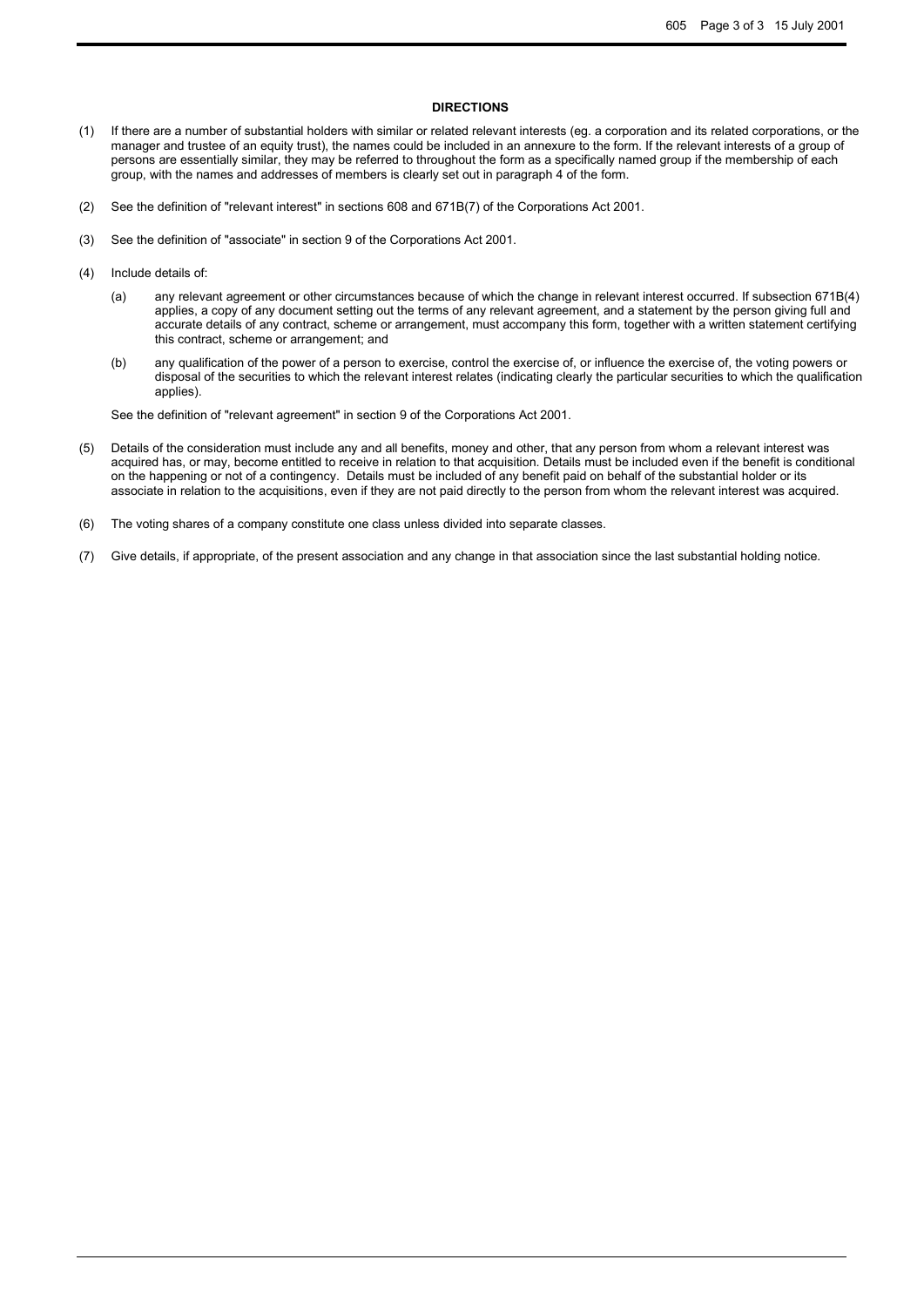**This is annexure 1 of 1 page referred to in form 605 Notice of ceasing to be a substantial holder**

- 1. Andrew King;
- 2. Philip King;
- 3. David Gore;
- 4. Pamela King;
- 5. New Highland Pty Ltd (ACN 121 604 500);
- 6. Kavoca Pty Ltd (ACN 129 824 460); and
- 7. Regal Funds Management Pty Ltd (ACN 107 576 821).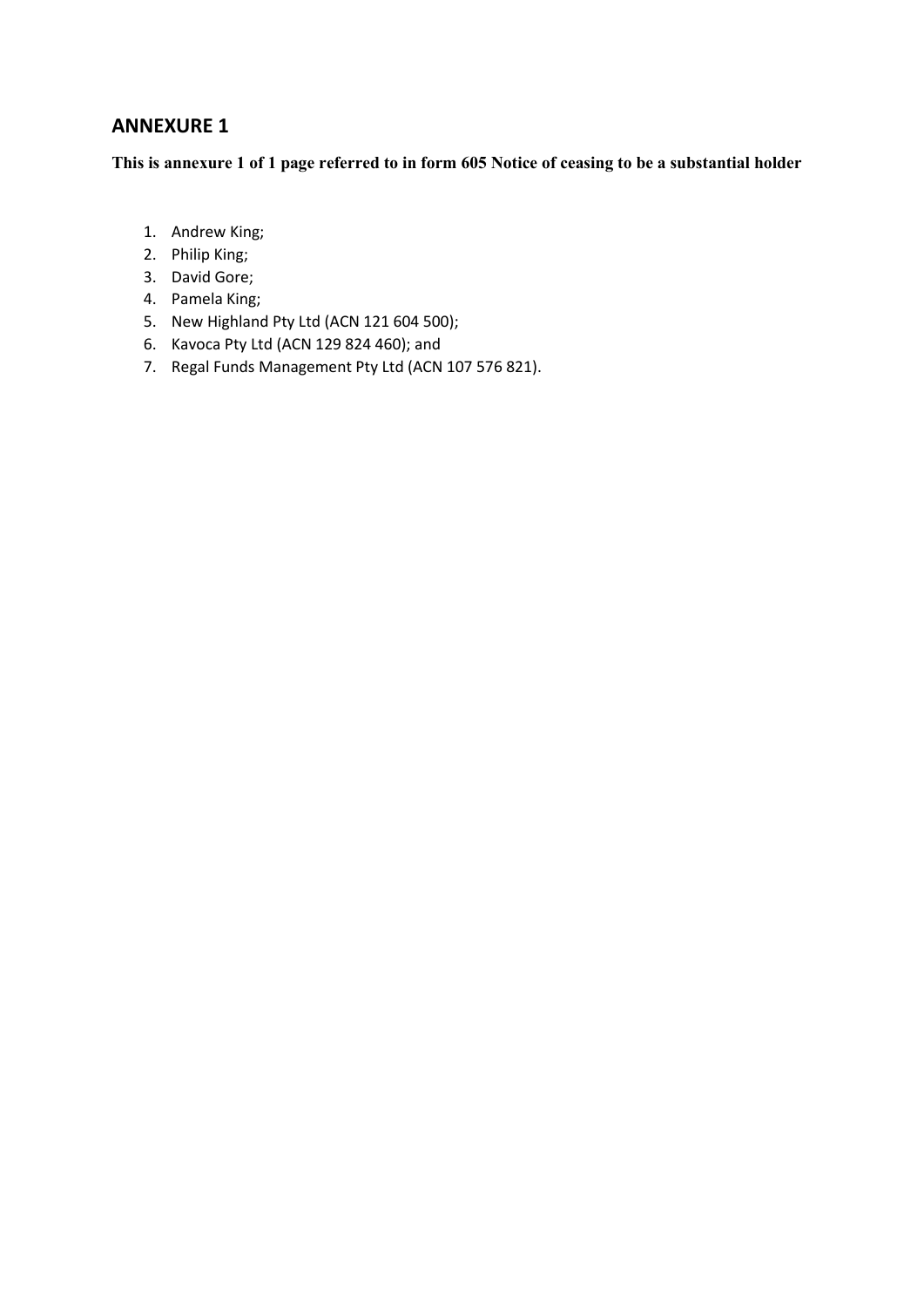**This is annexure 2 of 1 page referred to in form 605 Notice of ceasing to be a substantial holder**

### **There has been no sale or other disposal of interests in the Regal Investment Fund (RF1) by The Regal Foundation or any of its prior associates, including Philip King and entities controlled by him.**

On 20 April 2022, the trustees of The Regal Foundation (Andrew King, Philip King and David Gore) resigned and were replaced with a new corporate trustee, Ficus Fiduciary Limited. In addition, New Highland Pty Limited was restructured.

As a result of the restructures:

- Andrew King, Philip King, David Gore, Pamela King, New Highland Pty Limited, Kavoca Pty Limited and Regal Funds Management Pty Limited are no longer associates of The Regal Foundation (via its trustee, Ficus Fiduciary Limited); and
- none of the persons above (excluding the Regal Foundation) and their associates has a combined relevant interest of more than 5%.

| <b>Holder of</b><br>relevant interest | <b>Nature of change</b>                             | Consideration<br>given in relation<br>to change | <b>Class and</b><br>number of<br>securities<br>affected | Person's<br>votes<br>affected |
|---------------------------------------|-----------------------------------------------------|-------------------------------------------------|---------------------------------------------------------|-------------------------------|
| Philip King                           | Ceased as trustee of The<br><b>Regal Foundation</b> | N/A                                             | 16,093,597<br>ordinary units                            | 16,093,597<br>votes           |
| David Gore                            | Ceased as trustee of The<br><b>Regal Foundation</b> | N/A                                             | 16,093,597<br>ordinary units                            | 16,093,597<br>votes           |
| Andrew King                           | Ceased as trustee of The<br>Regal Foundation        | N/A                                             | 23,261,226<br>ordinary units                            | 23,261,226<br>votes           |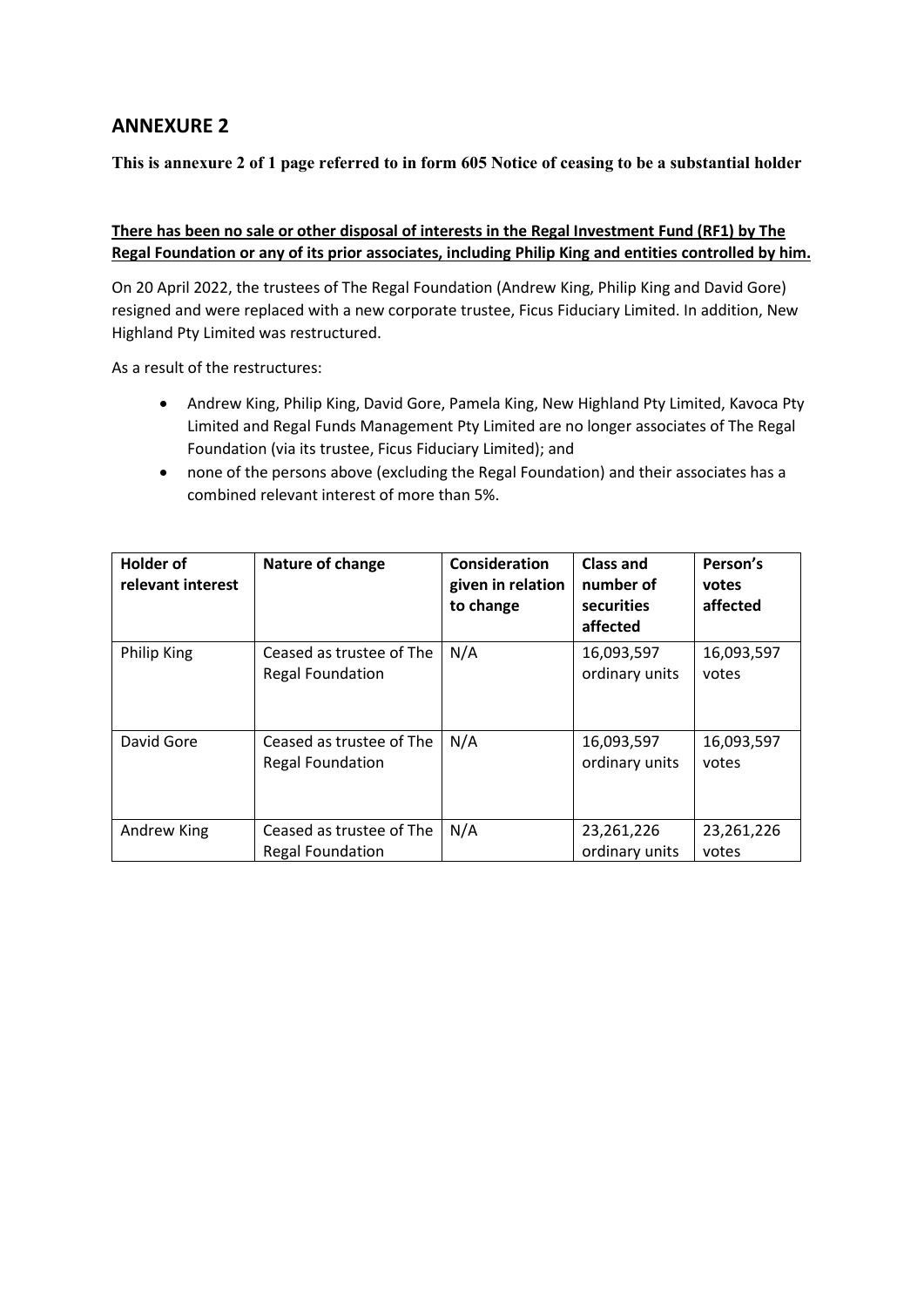**This is annexure 3 of 1 page referred to in form 605 Notice of ceasing to be a substantial holder**

| <b>Name</b>                                      | Nature of association                      |
|--------------------------------------------------|--------------------------------------------|
| The Regal Foundation                             | No longer associated given change of       |
|                                                  | trustee                                    |
| Andrew King                                      | Ceased as trustee, and no longer holds the |
|                                                  | interest, of The Regal Foundation; ceased  |
|                                                  | association with New Highland Pty Limited  |
|                                                  | (and its associates).                      |
| <b>Philip King</b>                               | Ceased as trustee, and no longer holds the |
|                                                  | interest, of The Regal Foundation.         |
| David Gore                                       | Ceased as trustee, and no longer holds the |
|                                                  | interest, of The Regal Foundation.         |
| Pamela King                                      | Ceased association with The Regal          |
|                                                  | Foundation and New Highland Pty Limited    |
|                                                  | (and its associates).                      |
| New Highland Pty Ltd (ACN 121 604 500)           | Ceased association with The Regal          |
|                                                  | Foundation, Andrew King (and his           |
|                                                  | associates) and Pamela King.               |
| Kavoca Pty Ltd (ACN 129 824 460)                 | Ceased association (via Andrew King) with  |
|                                                  | The Regal Foundation and New Highland      |
|                                                  | Pty Ltd (and its associates).              |
| Regal Funds Management Pty Ltd (ACN 107 576 821) | Ceased association (via New Highland Pty   |
|                                                  | Ltd) with The Regal Foundation and         |
|                                                  | Andrew King (and his associates) and       |
|                                                  | Pamela King.                               |